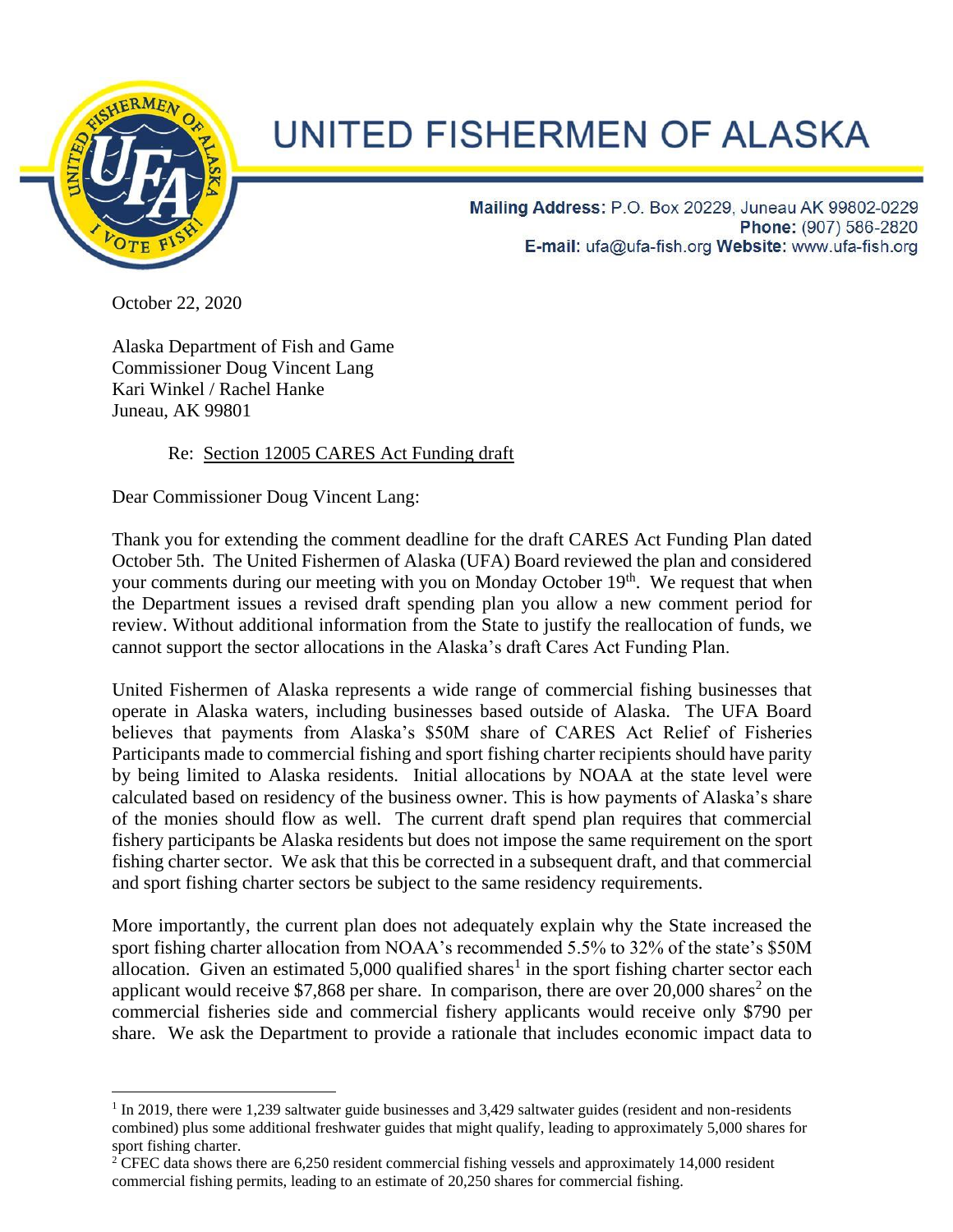justify the significant adjustment, as well as data for the total possible number of recipients in each sector, which will help demonstrate the reasonableness of the proposed allocations.

The increase in allocation to the sport fishing charter sector was essentially funded by decreasing the processing sector allocation. UFA would like to point out that the Alaska small business loans issued to assist with COVID-19 impacts were available to most charter operations but were not available to Alaska processors, who generally employ more than the 50-worker limit established by the state and incurred large costs very much tied to COVID-19 expenses to operate safely in Alaska's remote communities. The commercial fishing sector needs support to ensure both healthy processing and harvesting sectors to move forward amidst these difficult times.

We are concerned about non-resident commercial fishermen who fished in Alaska but live in non-coastal states that did not receive an allocation of the \$300M from NOAA. Unfortunately, because NOAA's allocation methodology was based on residency, we do not have a suggested solution for this round of funding. We ask that the State of Alaska work with us to approach the Alaska Congressional Delegation for a second round of funding to assist all Alaska fishermen, regardless of residency and commercial fishing crewmembers.

Regarding the **General Eligibility Requirements** section, we recommend clarifying the bullet point on applicant self-certification and revenue calculations<sup>3</sup>. In particular, please provide an explanation of what the outcome for an individual who is under their five-year average when COVID-19 related grants are factored in, but the money received under this program puts them over the limit? It seems plausible that the applicant would not be able to determine if receiving this funding would cause them to exceed their limit because they would not know the value of their share when applying. Finally, will you clarify if any revenue information be required as part of the application and self-certification process?

Regarding the **Commercial Harvesting Sector,** we recommend the following clarifications.

- Please clarify when a permit qualifies for a share.
- Please clarify what distinguishes support vessels that do not qualify.
- Clarify the relevant time frame for evaluating the five-year revenue average; is it 12 months of annual income, or is the annual income time-period March 1-November 1 each year? Under the commercial sector guidance, it appears that the five-year average is for all income for the year whereas the general requirements specify the average is determined by the time-period of March 1 to November 1. It might be difficult for a fisherman involved in fall & winter fisheries to determine income time periods without further clarification.
- We request the State add the following language to the second bullet to account for operational differences between state and federal fisheries: "or a copy of a valid federal permit that was actively fished in the qualifying period."
- At our October  $19<sup>th</sup>$  meeting you asked for feedback on how to handle allocations to tenders. Most commercial fishermen associate tenders with the processing sector, but as the current plan is drafted tenders do not fit well with the processing sector criteria. UFA recognizes tenders are an important component of the seafood sector that deserves consideration in Alaska's spending plan.

<sup>&</sup>lt;sup>3</sup> Applicants must certify that receiving funds under this program, in addition to any COVID 19 pandemic relief, will not cause their business to exceed its average annual revenue from fishery participation from 2015-2019. Other types of COVID 19 aid include AK CARES grants, PPP grant portion of loans, EIDL advance grant portion of loans, unemployment payments, and municipal CARES Act grants.